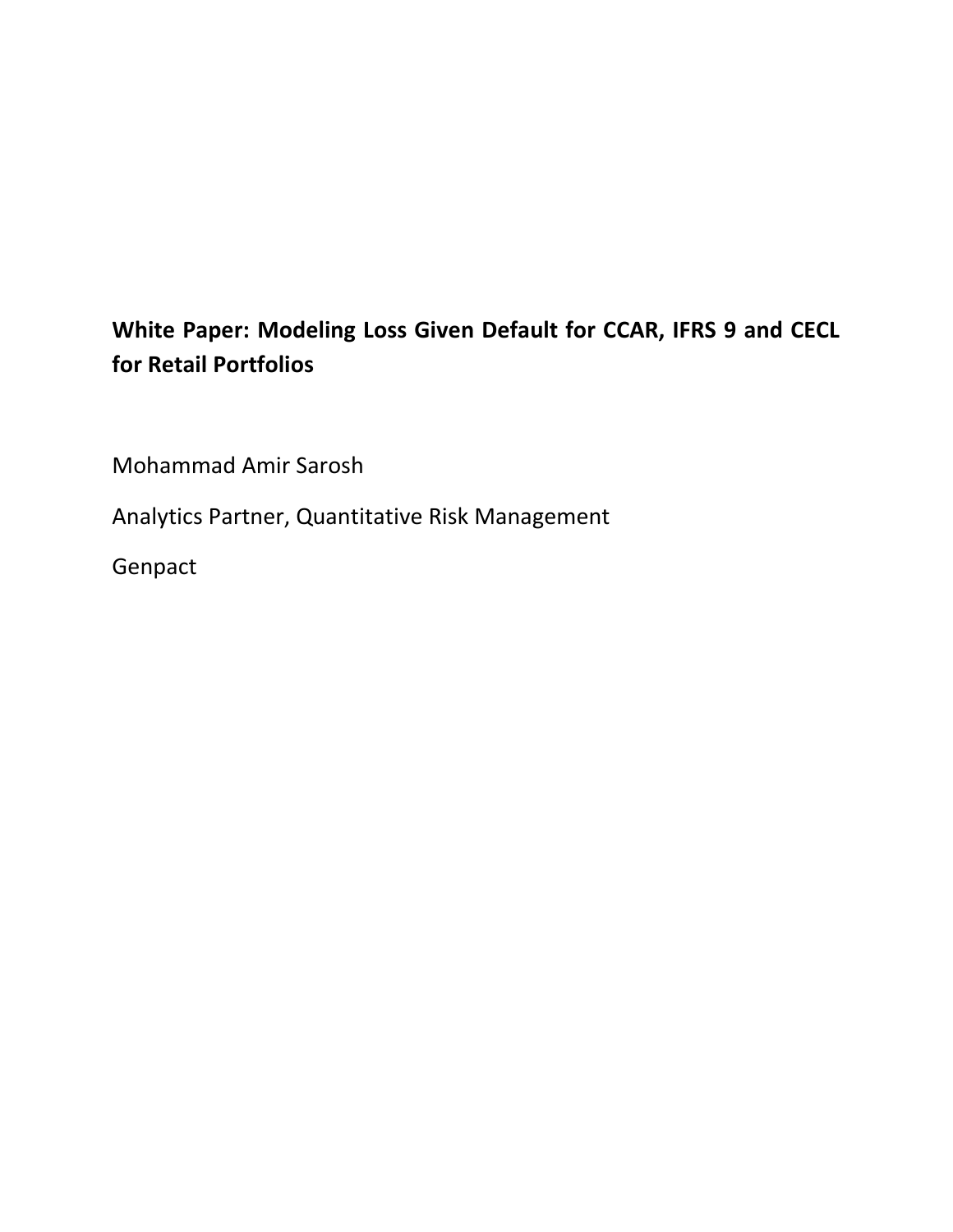### Abstract

Loss Given Default or LGD is a key parameter in the expected loss framework for stress testing and allowance calculation for banks. The current regulatory paradigm both in the US and Europe expects banks to develop a suite of robust granular account level PD, LGD and EAD models for their retail portfolios for stress testing as well as allowances under IFRS 9 and CECL. These models are expected to capture both endogenous risk drivers like loan level characteristics and the exogenous factors of the prevailing macroeconomic conditions to generate quarterly forecasted parameters. With the said goal in mind this discusses a framework for account level time hazard PD, LGD and EAD models that serve the objective of fixed window stress testing applications as well life of the loan, loss calculation under CECL and IFRS 9. This paper discusses the model design and architecture of account level time hazard LGD model.

## Introduction

LGD is a part of EL framework where  $EL = PD*LGD*EAD$  and LGD model is expected to provide a time varying forecast of loss severity to be applied to the respective quarterly PD and EAD forecasts for stress testing and allowance calculations. LGD is preferred to be a macro sensitive statistical model to comply with the enhanced requirement of stress testing and life time loss estimation.

The current state of the industry for retail portfolio particularly unsecured is to use simplistic long run average for LGD estimation. The average in some cases are calculated separately for benign and crisis period to addresses the requirement of macro sensitivity in stress testing and for IFRS 9 and CECL loss calculations. Some banks also use another simplistic approach of Frye-Jacob estimation to bring in the required macro sensitivity in loss severity forecasts in the absence of robust macro sensitive LGD model.

None of the above approaches explicitly captures or models the macroeconomic relationship at the account or segment level. This puts the onus of driving macro sensitivity in the expected loss estimation framework on PD and EAD models. Given that the next crisis is always different than the previous one backward looking approach can at best try to mimic history but falls short of producing a robust and a credible forecast.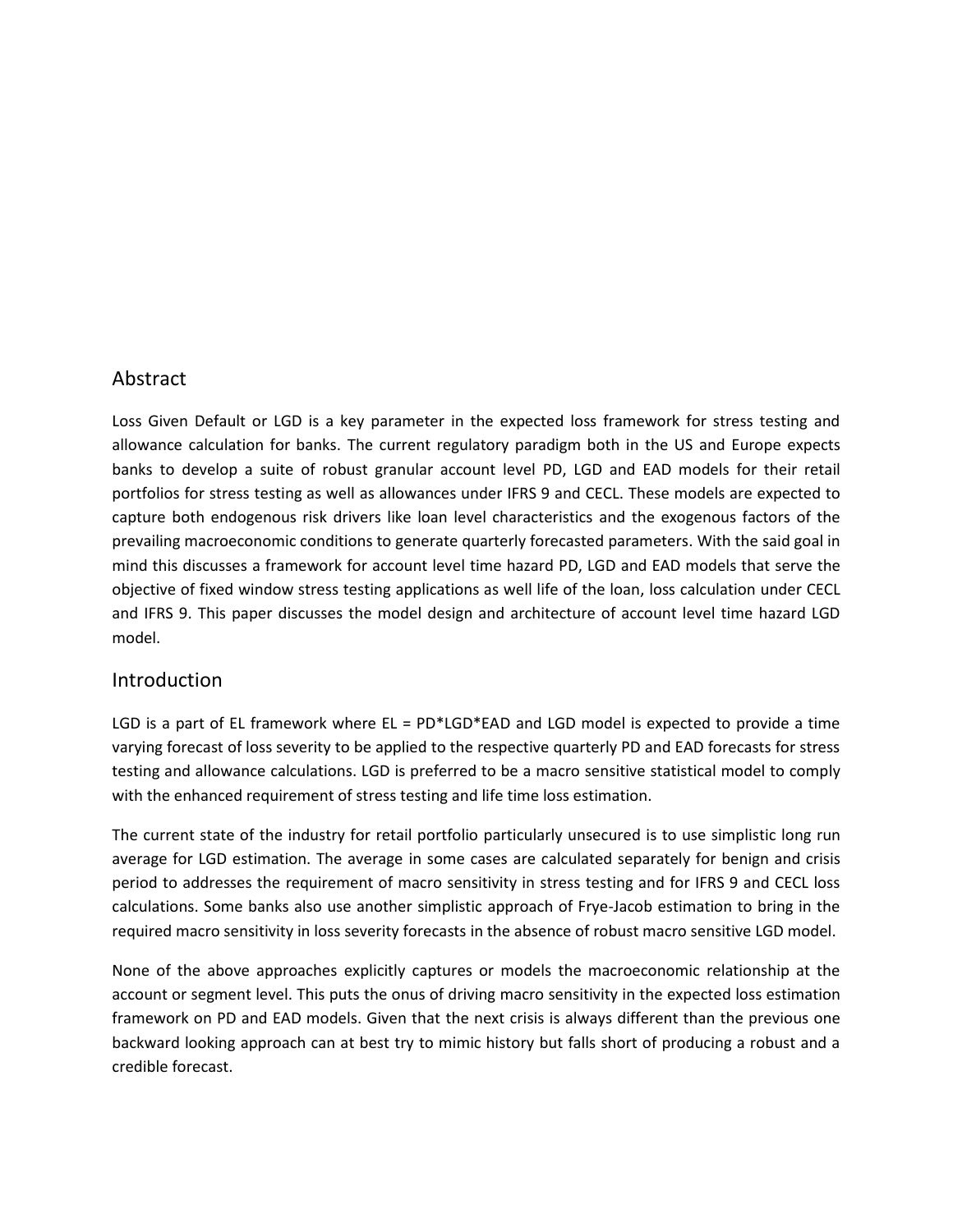Given the above need of large and mid-sized banks, the proposed approach of an account level time hazard macro sensitive LGD modeling framework is most suitable as it addresses the uses case of stress testing and allowance calculations under IFRS 9 and CECL.

The objective of this white paper is to provide a high-level understanding to analysts, model developers, model validators and line of business in the risk organization on the model design and architecture of such an LGD modeling framework. The paper does not include a discussion on model segmentation, model estimation approaches of ordinary least square, Tobit or two-stage LGD estimation as there are several academic papers and industry literature available on these topics.

LGD is defined as the ratio of net loss amount and loan balance at the time of default measured as gross charge-off. The model objective is to predict the LGD percentage using macroeconomic, time hazard index and loan-level attributes as explanatory variables.

Net Loss = Loan Balance at Default – Total Recovery Amount

# Choice of Data Structure

One of the biggest challenges of modeling LGD is to get reliable account level recovery information, which can be used for macroeconomic LGD model estimation. Once the reliability of the data is ascertained through reconciliation with Collections, General Ledger and Finance reports,the model developer decides on the data structure to be used for modeling.

The choice of data structure for modeling time hazard LGD can be categorized into the following options

- 1) Flat panel data structure constructed using the loan level information at the time of default
- 2) Triangular data structure constructed using information prior to default
	- I. All records prior to the time of default are included
	- II. Single record prior to the time of default included through random sampling

Flat panel data structure of the defaulted accounts: This data structure includes the loan level information at the time of default to model loss given default. LGD is calculated at the account level based on historical recovery proportion analysis to determine a recovery window.

The flat panel data structure however simplistic has several limitations. Loan level attributes are worst at or near the time of default and are thus are not very useful as explanatory variables or segmentation driver in modeling. For example as the loans age towards default their FICO score worsens. Thus most of the accounts closer to default will have poor FICO score which will not serve as differentiator of risk either as a modeling variable or segmentation. Flat panel data misses on the critical timing component of the time hazard LGD model, which makes it incompatible with time hazard suite of PD and EAD models.

Triangular data structure on the other hand includes the loan level characteristics prior to the point of default to model LGD along with the time index in the model through quarter to default variable. Loan level information prior to default (i.e. data implies the model is unconditional on default) will suit the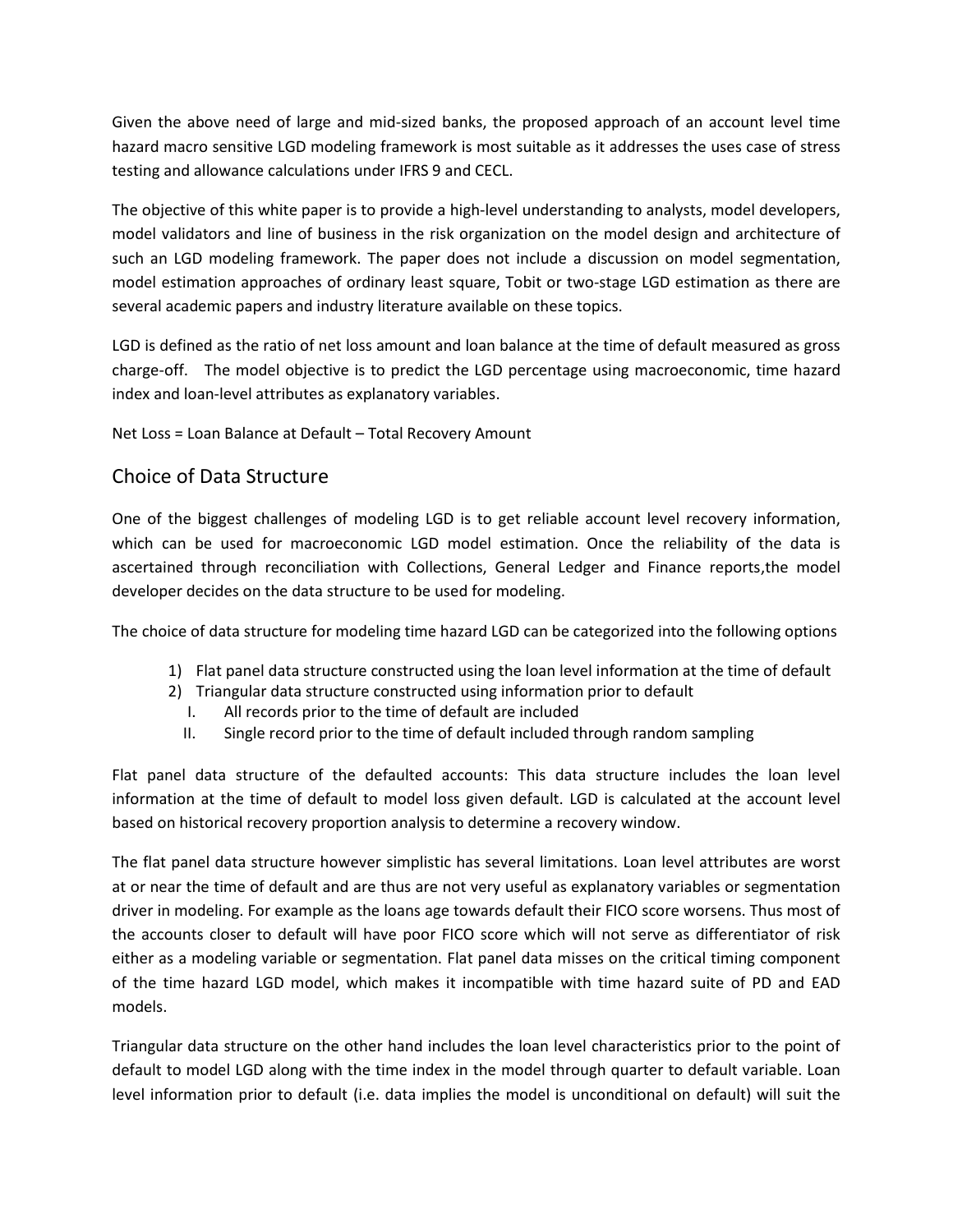model building process considering usage of the model for forecasting LGD on observation period. Triangular data structure has the option of either randomly selecting a single record prior to the point of default or including all the records prior which thickens the data for modeling and has shown the empirical evidence of improved modeling accuracy.

However, the limitation of triangular data is that there are less and less observations as one moves away from the point of default and the prediction accuracy decreases for higher "quarters since observation"in forecasting.



Following diagram illustrates the triangular data structure of time hazard LGD modeling –

#### Model development data structure –

| <b>Account</b> | Obs Qtr       | <b>PrinBal</b> |                                                         | Orig_FICO Current_FICO QOB_Obs QOB_Obs QTD |    |                                                |                |              | Default Flag Unemployment LGD                        |     |         |
|----------------|---------------|----------------|---------------------------------------------------------|--------------------------------------------|----|------------------------------------------------|----------------|--------------|------------------------------------------------------|-----|---------|
| 00111          | 30-Jun-12     | 7.500          | 650                                                     | 650                                        | 9  | 15                                             | 6              | $\mathbf{0}$ | 7.8                                                  | 89% |         |
| 00111          | 30-Sep-12     | 7,000          | 650                                                     | 620                                        | 10 | 15                                             | 5              | $\mathbf{0}$ | 7.8                                                  | 89% |         |
| 00111          | 31-Dec-12     | 6,500          | 650                                                     | 620                                        | 11 | 15                                             | $\overline{a}$ | $\mathbf 0$  | 7.8                                                  | 89% |         |
| 00111          | $31-Mar-13$   | 6,000          | 650                                                     | 610                                        | 12 | 15                                             | 3              | $\mathbf{0}$ | 7.8                                                  | 89% |         |
| 00111          | 30-Jun-13     | 5,500          | 650                                                     | 580                                        | 13 | 15                                             | $\overline{2}$ | $\mathbf 0$  | 7.8                                                  | 89% |         |
| 00111          | 30-Sep-13     | 5,000          | 650                                                     | 580                                        | 14 | 15                                             |                | $\mathbf{0}$ | 7.8                                                  | 89% |         |
| 00111          | $31 - Dec-13$ | 4,500          | 650                                                     | 560                                        | 15 | 15                                             | $\mathbf{0}$   |              | 7.8                                                  | 89% | Default |
|                |               |                |                                                         |                                            |    |                                                |                |              |                                                      |     |         |
|                |               |                | Loan level characteristics at the<br>time of prediction |                                            |    | Quarter to Default as a<br>time index variable |                |              | Macroeconomic variable at<br>the time of performance |     |         |

The below chart shows the limitation of triangular data structure in time hazard LGD modeling with decreasing number of observation over which the model gets trained on.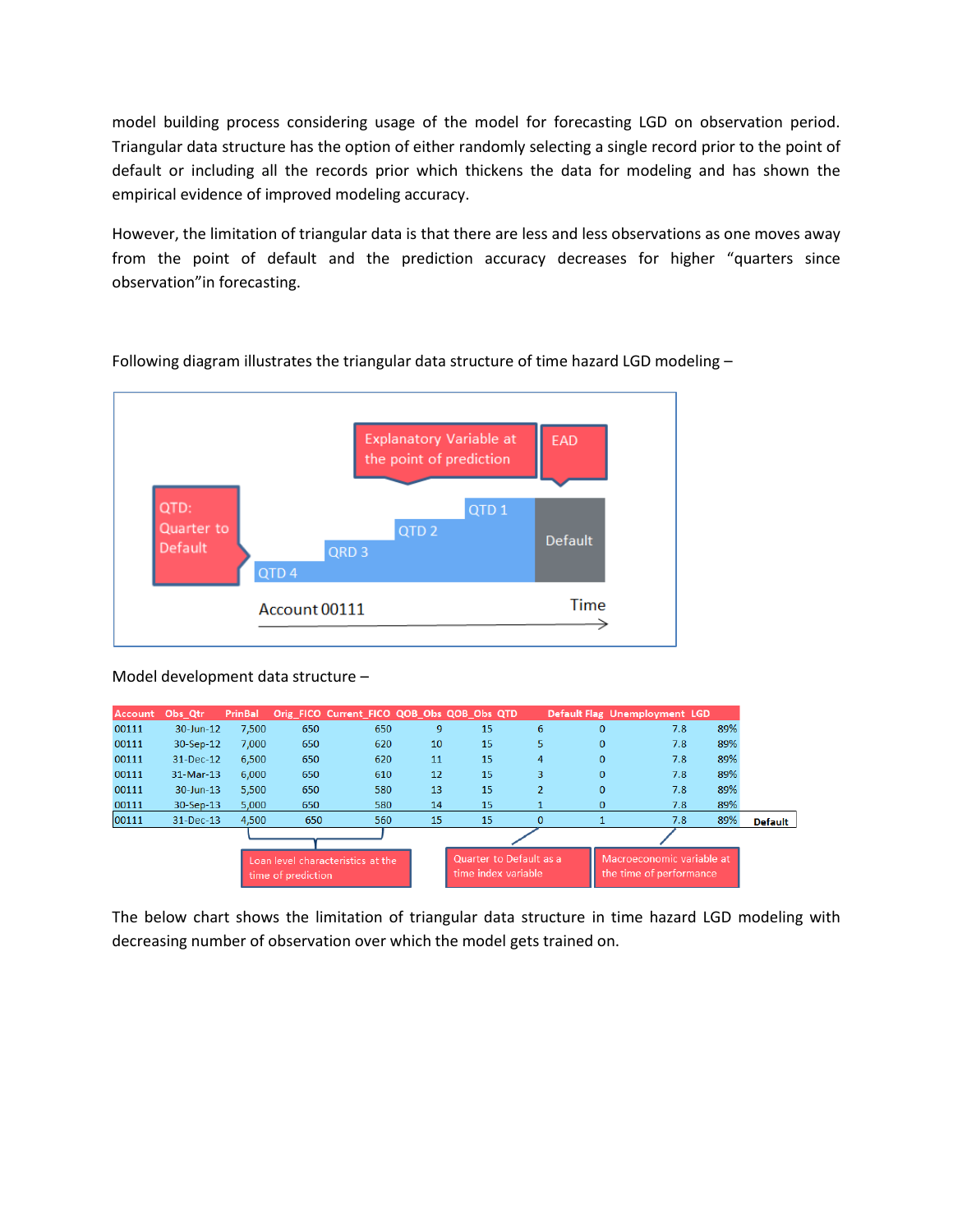

Considering the model usage for CCAR, IFR 9 and CECL, the triangular data structure is best suited for the time hazard suite of PD and EAD models. This data structure allows for changing macro scenarios, loan level characteristics at the time of prediction and moving time index variables like quarters since observation and quarters on book.

## Recovery Curve

Prior to estimating the LGD model, a consistent recovery window needs to be selected so all defaults would have the same length of observed time available for recovery calculation regardless of how recently the default occurred. A recovery window is selected so as to capture the vast majority of recoveries.

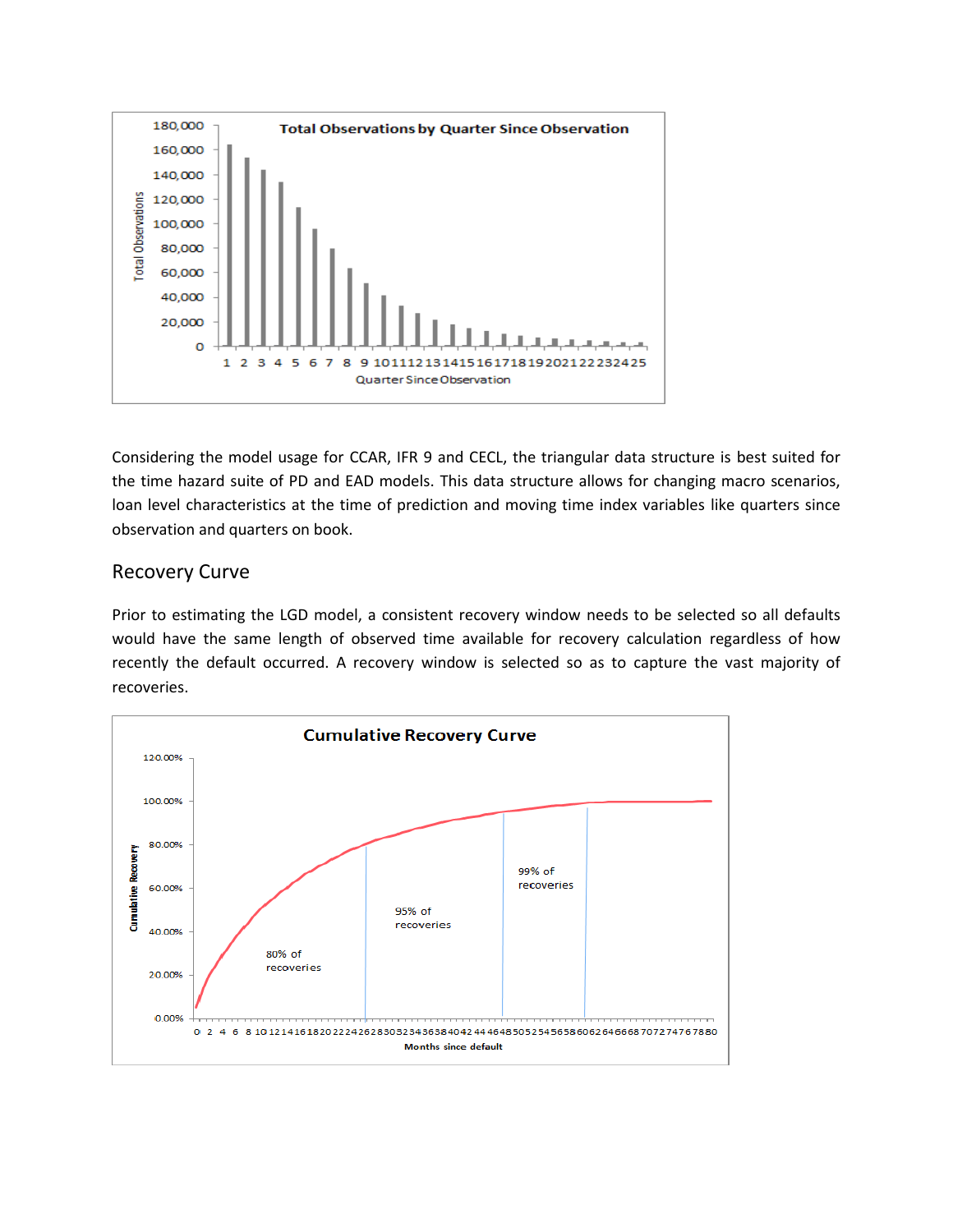Based on the review of cumulative recovery curve along with the inputs from the line of business and nature of a the product structure, a cutoff is selected to provide a balance between capturing a high percentage of recoveries while not losing too much data, given that loans without the specified recovery window will be removed from the modeling dataset.

It should be noted here that an LGD model based on fixed recovery window may be conservative, and thus a preferred approach for stress testing use case; however, it can be a less preferred assumption for allowance calculation in case of IFRS 9 and CECL. Thus, it is recommended that model developers normalize the cumulative recovery proportion to 100% post the choice of the recovery window based on the data. Banks should make a note of this assumption for LGD model,0-while tweaking their exiting CCAR stress test models for IFRS 9 and CECL use cases.

# Discounting

Another key aspect that model developers should take into consideration while tweaking their existing stress test models (e.g. CCAR models) for IFRS 9 and CECL use is the discounting of the recoveries using the effective interest rate at the account level. While discounting of recoveries is not required for CCAR, it is required for the allowance calculations in IFRS 9. Interestingly, CECL does not mandate that banks do discounting for the sake of reducing complexity. However, institutions would be tempted to follow the route of discounting as it would reduce their allowances especially in the context of life of the loan calculation in the absence of any staging in CECL. Banks can develop a simpler discounting approach based on the level of granularity of the existing model where discounting can be applied at group level using historical timing curve analysis. Weighted interest rate can be used if the discounting is performed at the group level.

Model Developers should also perform recovery curve analysis by default year and analyze both the sensitivity of recovery rates and speed of recovery by macroeconomic conditions. This is especially relevant in the context of macro sensitive LGD model requirements under CCAR, IFRS 9 and CECL.

## Model Testing

Banks needs to follow a holistic performance evaluation framework to test for accuracy of the time hazard LGD model for CCAR and allowance use cases of IFRS 9 and CECL. The key aspects of the performance evaluation framework that banks should consider include

- Performance metrics Varied performance metrics including Mean Absolute Error, Mean Absolute Percentage Error, Weighted Absolute Percentage Error is recommended to be used
- Time index over which the performance metrics are evaluated Evaluation of model performance over quarters on book and quarters since observation is recommended
- Forecast window for each of the use case Stress testing evaluation is performed over 9 quarters, allowance testing for 4 quarters and life of the loan under new paradigm
- Model fit over the observation quarters
- Model scoring evaluation over historical portfolio snapshots to assess performance deterioration in the stress vs benign period. It is also critical to note that in a time hazard LGD